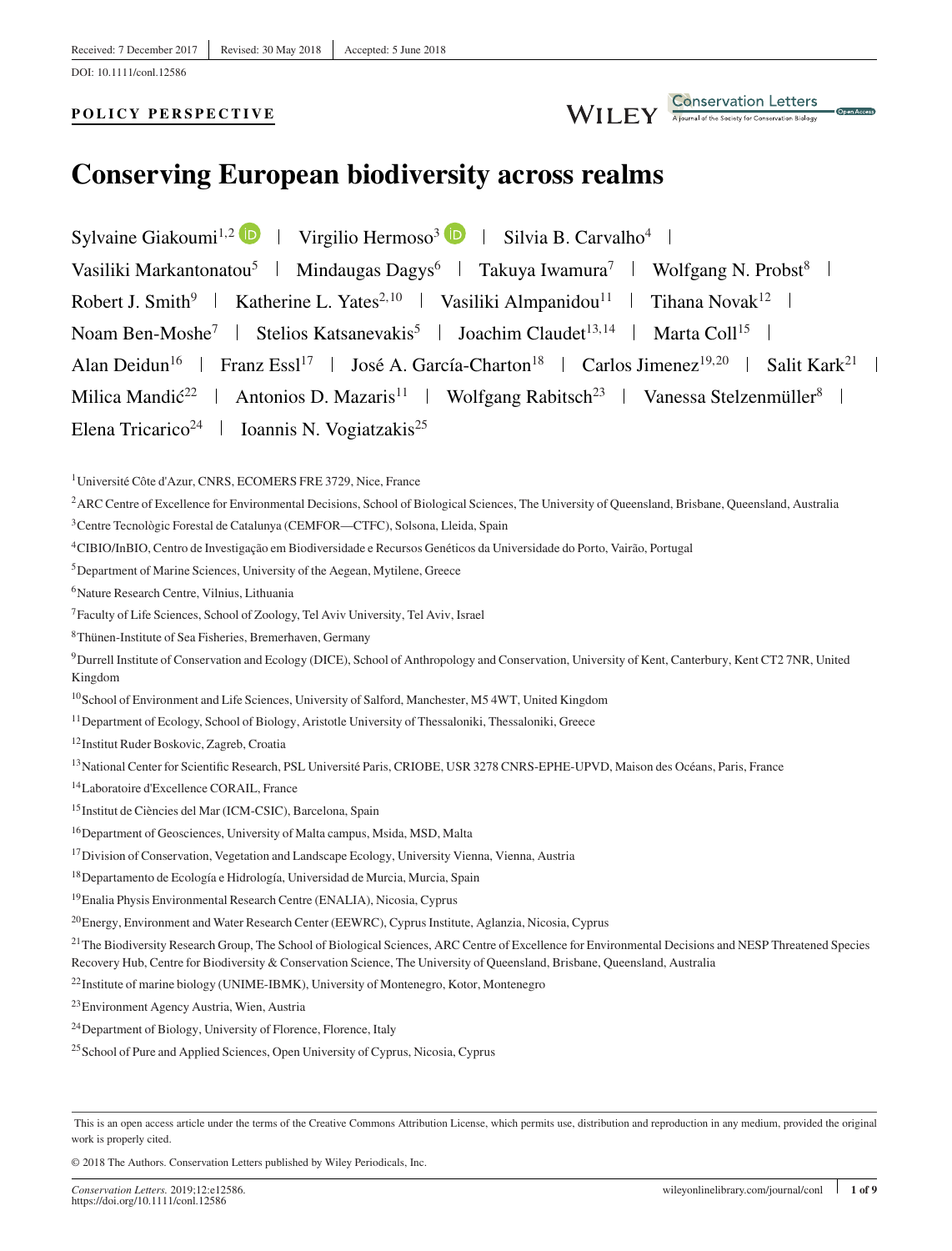

#### **Correspondence**

Sylvaine Giakoumi, CNRS, Université Côte d'Azur, FRE 3729 ECOMERS, Parc Valrose, 28 Avenue Valrose, 06108 Nice, France. Email: sylvaine.giakoumi1@gmail.com

#### **Funding information**

European Cooperation in Science and Technology, Grant/Award Number: Action 15121

#### **Abstract**

Terrestrial, freshwater, and marine ecosystems are connected via multiple biophysical and ecological processes. Identifying and quantifying links among ecosystems is necessary for the uptake of integrated conservation actions across realms. Such actions are particularly important for species using habitats in more than one realm during their daily or life cycle. We reviewed information on the habitats of 2,408 species of European conservation concern and found that 30% of the species use habitats in multiple realms. Transportation and service corridors, which fragment species habitats, were identified as the most important threat impacting ∼70% of the species. We examined information on 1,567 European Union (EU) conservation projects funded over the past 25 years, to assess the adequacy of efforts toward the conservation of "multi-realm" species at a continental scale. We discovered that less than a third of multi-realm species benefited from projects that included conservation actions across multiple realms. To achieve the EU's conservation target of halting biodiversity loss by 2020 and effectively protect multi-realm species, integrated conservation efforts across realms should be reinforced by: (1) recognizing the need for integrated management at a policy level, (2) revising conservation funding priorities across realms, and (3) implementing integrated land-freshwater-sea conservation planning and management.

#### **KEYWORDS**

Birds Directive, conservation planning, EU Biodiversity Strategy, funding priorities, Habitats Directive, integrated management, multi-realm species, Red List, threats

# **1 INTRODUCTION**

Recent research has highlighted the importance of identifying and quantifying links among the terrestrial, freshwater, and marine realms when planning for conservation and managing ecosystems (e.g., Álvarez-Romero et al., 2011; Saunders et al., 2017). Multiple biophysical and ecological processes connect realms, allowing for the movement of species and the transfer of energy and matter across them (Beger et al., 2010). Concurrently, there are numerous cross-realm threats to ecosystems, such as agricultural effluents impacting freshwater and marine ecosystems (Álvarez Romero et al., 2011). Thus, the persistence of species in one realm can be jeopardized by human activities occurring in another (Stoms et al., 2005). To avert such risks, threat management and prioritization of conservation actions require an integrated approach spanning all realms (Adams et al., 2014; Saunders et al., 2017; Tallis, Ferdaña, & Gray, 2008).

The need for integrated conservation efforts is further pronounced when dealing with organisms that use habitats in more than one realm during their daily activities or life cycle (hereafter referred to as multi-realm species). For example, diadromous fishes that migrate between freshwater and marine ecosystems, and dragonflies that move daily between

freshwater and terrestrial ecosystems. Identifying connections between ecosystems within different realms is critical for the persistence of multi-realm species. For migratory animals, such as several shorebird species, these connections can extend over broad spatial scales and cross borders (Iwamura et al., 2013), making international collaboration necessary to ensure cross-boundary species conservation (Kark et al., 2015).

Despite this, connections among realms have been broadly ignored when managing ecosystems and conservation efforts have mainly focused on one particular realm (Álvarez-Romero et al., 2011, 2015). This is partly because collaboration between the various governmental and nongovernmental organizations that are responsible for the implementation of management actions in different realms is poor (Álvarez-Romero et al., 2015; Reuter, Juhn, & Grantham, 2016). Consequently, some threatened multi-realm species have only been protected in one realm that is associated with one stage of their life or daily cycle. For example, most conservation efforts targeting sea turtles have primarily focused on protecting nesting sites on land (Mazor, Beger, McGowan, Possingham, & Kark, 2016). Although such conservation initiatives have been successful, the current decrease of some sea turtle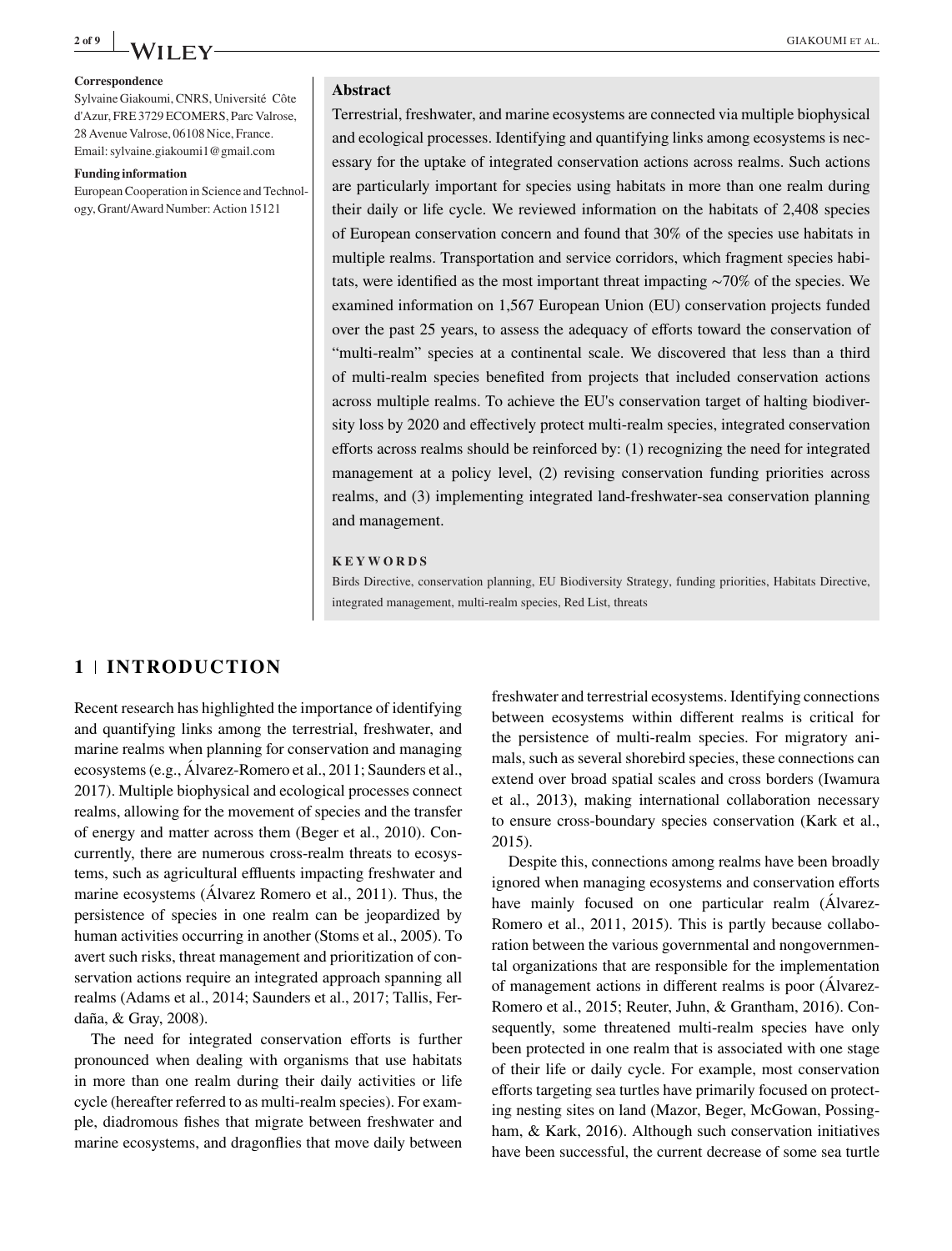populations (e.g., Eastern and Western Pacific leatherbacks) may be associated with the challenge of protecting these species across their habitats (Klein et al., 2017; Mazaris, Schofield, Gkazinou, Almpanidou, & Hays, 2017). Likewise, conservation efforts for wetland-breeding amphibians that focused on wetlands without considering adjacent terrestrial habitats have been ineffective (Dodd & Cane, 1998).

Moreover, the lack of coordinated conservation actions across political boundaries has often been an obstacle in conserving effectively threatened species including multi-realm species (Dallimer & Strange, 2015, Runge et al., 2015). Barriers to international collaboration can be removed when countries coordinate their conservation efforts through intergovernmental institutions, such as the European Union (EU), which funds and supports trans-national conservation initiatives across Europe. The EU has set policy targets to halt and reverse the loss of biodiversity by 2020 (EC, 2011). Although the EU´s 2020 Biodiversity Strategy is explicitly linked to fisheries, agricultural, and forestry policies, the integration of these policies and thus the explicit consideration of connections among realms is still lacking. Key steps toward the effective conservation of multi-realm species, in Europe and elsewhere, include the identification of multi-realm species, the assessment of their threats, and the evaluation of funding dedicated to cross-realm conservation actions as a measure of adequacy at covering the special needs of the species.

## **2 IDENTIFYING MULTI-REALM SPECIES OF EUROPEAN CONSERVATION CONCERN AND THEIR THREATS**

We reviewed information on the habitats of 1,124 threatened species in Europe, that is, species classified in the European Red List (up to April 2016) with one of the following categories: Critically Endangered (CR), Endangered (EN) or Vulnerable (VU), to identify multi-realm species (see Appendix S1 and Table S1). Funded by the EU since 2006, the European Red List is compiled by the IUCN's Global Species Programme, in collaboration with experts. The list identifies those species that are threatened with extinction at the European level, so that appropriate conservation action can be taken to improve their status. Additionally, we reviewed information on the habitats of 1,284 non-threatened species that are listed in the EU Habitats (92/43/EEC) and Birds (2009/147/EC) Directives. Threatened species listed in the Directives are also included in the European Red List, thus, information on these species had already been reviewed. The two directives are the cornerstones of Europe's nature conservation policy and guide the designation of the EU wide Natura 2000 network of protected areas. Species listed in their annexes should receive protection or be maintained in a favorable conservation status. Major threats for each multi-realm species were identified by accessing the IUCN Red List of Threatened Species database.

Nearly a third  $(n = 778)$  of the species of European conservation concern assessed were multi-realm species, belonging to 3 plant and 15 animal taxonomic groups (Appendix S1). Species living in ecosystems at the intersection of multiple realms, for example, vascular plant species in estuaries, were also identified as multi-realm species. The largest group of multi-realm species were birds  $(37\%, n = 289)$ , with the vast majority of them (89%) being identified as migratory birds. Freshwater molluscs were the second largest group  $(n = 171)$ followed by vascular plants ( $n = 98$ ). More than half of the multi-realm species (62%) depend on terrestrial and freshwater habitats  $(n = 481)$ , 10% depend on terrestrial and marine habitats ( $n = 79$ ), and 8% require freshwater and marine habitats ( $n = 65$ ). About 20% of the species ( $n = 153$ ) depend on habitats across all three realms.

A large number of multi-realm species were subject to common threats. Roads and other "transportation and service corridors" impacted approximately 70% of the species (Table S2). Other major threats were "energy production and mining" (affecting 56% of the species), "agriculture and aquaculture" (56%), and "invasive and other problematic species, genes and diseases" (47%).

# **3 ASSESSING EUROPEAN INVESTMENT IN MULTI-REALM SPECIES CONSERVATION**

Several funding sources are available to support biodiversity conservation in the EU (e.g., the European Agricultural Fund for Rural Development and the European Fisheries Fund) but only the LIFE Program earmarks funds for actions directly related to the implementation of biodiversity conservation (Kettunen et al., 2009, 2017). Consequently, LIFE has become the main financial tool for the implementation of conservation projects in Europe (Hermoso, Clavero, Villero, & Brotons, 2017). Here, we used data from LIFE-Nature projects to estimate the extent of the investment made for the conservation of multi-realm species at a continental scale. Information on each of the 1,567 LIFE-Nature projects that were funded during the period 1992–2016 was sourced from [https://ec.europa.eu/environment/life/.](https://ec.europa.eu/environment/life/) We identified all the projects with at least one multi-realm species as a beneficiary. Projects were further analyzed only when they included explicit conservation actions in multiple realms or interface habitats, that is, habitats in the intersection of realms (Table S1), because we considered that these projects are more likely to conserve effectively the species in the highly humandominated EU environment. Acknowledging that some multirealm species may face threats in a single realm, we repeated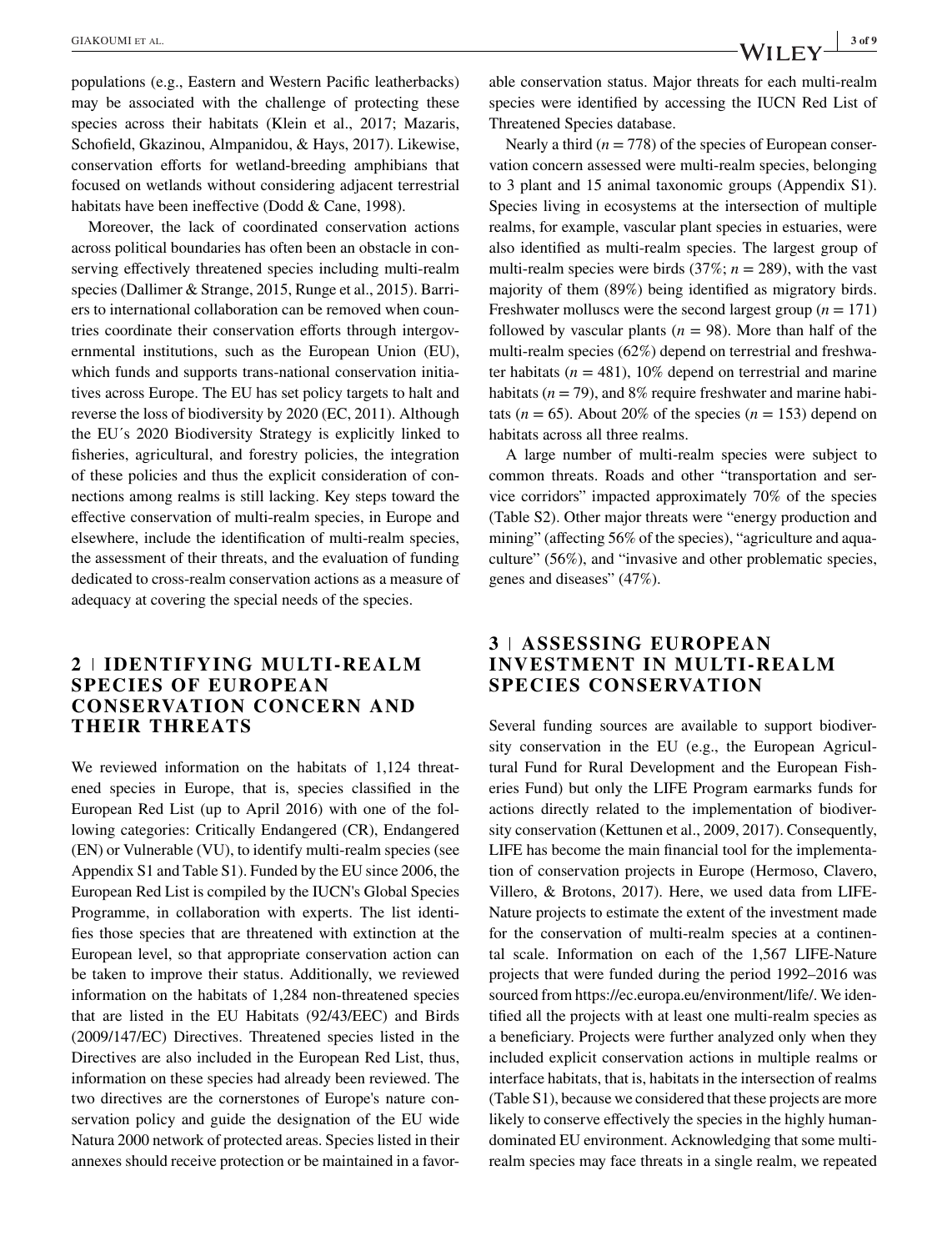the analysis with all projects targeting multi-realm species, including projects whose actions were confined to a single realm.

Less than one third  $(n = 537)$  of the LIFE-Nature projects covered multiple realms and incorporated any of the 778 multi-realm species we identified. Moreover, within those 537 projects less than 30% of these species  $(n = 229)$  were covered. Certain groups of multi-realm species, for example, beetles, were relatively well covered whereas others, such as mammals and marine fishes, were among the least funded groups (Figure 1). In particular, multi-realm species belonging to the groups of marine molluscs, bees, grasshoppers, and medicinal plants were not covered by any LIFE-Nature project. The vast majority (91%) of the species funded under LIFE-Nature were listed in the annexes of the Habitats or Birds Directives. The species that received the largest budget for protection (∼56 million euros) was the Eurasian bittern (*Botaurus stellaris* Linnaeus, 1758; Figure 2). This species was funded almost twice as much as the second most funded species, the Atlantic salmon (*Salmo salar* Linnaeus, 1758). The Eurasian bittern is listed as a priority species for funding under the LIFE program but has an IUCN conservation status of "Least Concern (LC)."

In fact, more than half of the LIFE-Nature projects' budget (61%) was allocated to species classified as "LC" (Figure 3a). Although the average budget allocated to threatened species belonging to the categories "EN" and "VU" was higher than the one allocated to non-threatened species (Figure 3b), the vast majority of projects targeted very few "CR" multi-realm species and focused on "LC" species (Figure S2). Only 7% of multi-realm "CR" species received funding, whereas funds were allocated for the conservation of 41% of the "LC" species. About 65% of the projects benefiting a single species  $(n = 115)$  targeted non-threatened species.

Species that depend on terrestrial and freshwater habitats, representing 61% of the multi-realm species assessed herein, received about 80% of the total budget (Figure 3c). On average, the 118 funded species belonging to this realm combination received ∼3.9 million euros. Species requiring freshwater and marine habitats  $(n = 18)$  on average received larger budgets in comparison to species related to other realm combinations (Figure 3d). However, more than half the budget (57%) was dedicated to only two fishes, *S. salar* and *Alosa fallax* (Lacepède, 1803). Species depending on terrestrial and marine habitats  $(n = 21)$  received on average the smallest budget, equivalent to ∼2.2 million euros. Nearly one-third of the total budget for this realm combination was allocated to the loggerhead sea turtle (*Caretta caretta* Linnaeus, 1758), which is a priority species for funding under the LIFE program.

Even when considering all projects targeting multi-realm species  $(n = 753)$ , including those projects whose actions were confined to a single realm, the percentage of multirealm species covered increased only slightly (34%). The total investment in multi-realm species conservation increased from around 800 million to 1.2 billion euros. The patterns of investment revealed were similar to those found when only considering projects that incorporated multiple realms, with more than half the projects' budget (57%) being allocated to species classified as "LC" (Figure S1). Species that depend on terrestrial and freshwater habitats still received the highest proportion of the total budget (51%; Figure S1).

The allocation of LIFE-Nature funds for the conservation of multi-realm species across EU member states and across realm combinations varied greatly among countries (Figure 4). In Croatia and Lithuania, more than 80% of the total LIFE funds were allocated to projects that targeted multirealm species whereas in Cyprus, France, the Czech Republic, Italy, and the United Kingdom, the respective proportion was less than 15%. In Spain, LIFE funds dedicated to the conservation of multi-realm species for all dual realm combinations (freshwater–terrestrial, marine–terrestrial, marine– freshwater) were greater than in other member states. Species depending on habitats in all three realms received the most coverage in Sweden. Similar patterns were revealed when funds were adjusted using country-level purchasing power parity (PPP) as in Lung, Meller, van Teeffelen, Thuiller, and Cabeza (2014) (Appendix S1; Figure S3). The most remarkable difference being the substantial funds devoted in the combination of freshwater and marine ecosystems in the United Kingdom.

Overall, our findings demonstrate that (1) LIFE-Nature projects have been covering a small proportion of multi-realm species of conservation interest, (2) conservation effort is skewed toward specific taxonomic groups, and (3) species that are most in need of conservation effort receive disproportionally less funding.

## **4 REINFORCING EU**'**S INTEGRATED CONSERVATION EFFORTS**

While the scientific recognition of the need for integrated conservation across realms gains ground, the practical implementation of integrated conservation actions lags. To date, more than 800 million euros have been invested in LIFE-Nature projects targeting multi-realm species and including conservation actions across realms. Although this is a substantial contribution toward integrated conservation efforts, only 30–34% of multi-realm species of conservation concern (i.e. multi-realm species listed in the European Red List and/or in the Habitats and Birds Directives) have benefitted to date from LIFE-Nature funds. While acknowledging that other sources of funding exist and may benefit multirealm species, the LIFE-Nature programme remains the main financial instrument for biodiversity conservation in the EU.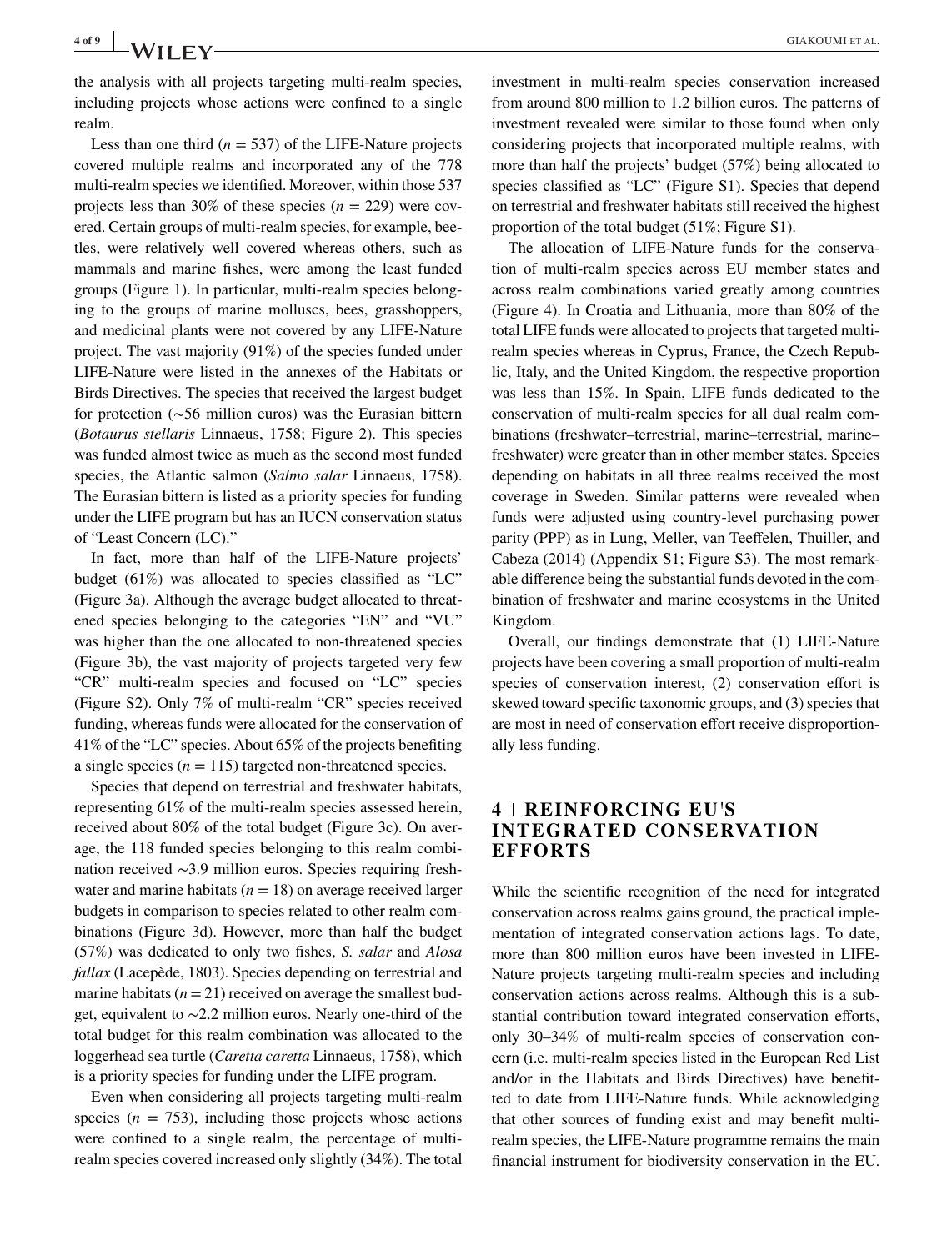

**FIGURE 1** Proportion of multi-realm species within each taxonomic group targeted for conservation by at least one LIFE-Nature project in the period 1992–2016. Blue bar sections correspond to the proportion of species that have received funding from LIFE-Nature projects (dark blue: proportion of species included in the Annexes of the Birds and Habitats Directives, light blue: threatened species not included in the Annexes). Red bar sections show proportions of species that have not received LIFE-Nature funding (dark red: proportion of species included in the Annexes of the Birds and Habitats Directives, light red: threatened species not included in the Annexes). The last column refers to the total number of species identified as multi-realm species of European conservation concern. Numbers on top of the bars refer to the total number of these species in each group



**FIGURE 2** Multi-realm species that received the most LIFE-Nature funds per realm combination. The overall estimated budget allocated for the conservation of: (a) the Eurasian bittern (*Botaurus stellaris* Linnaeus, 1758), a bird species using terrestrial & freshwater habitats, was 56,363,932 euros; (b) the Atlantic salmon (*Salmo salar* Linnaeus, 1758), a marine fish using freshwater & marine habitats, was 30,607,947 euros; (c) the common kingfisher (*Alcedo atthis* Linnaeus, 1758), a bird using terrestrial & freshwater & marine habitats, was 13,921,416 euros; and (d) the loggerhead turtle (*Caretta caretta* Linnaeus, 1758), a reptile using terrestrial & marine habitats, was 11,405,033 euros. Photo credits: (a) Mike Barth, [https://www.mikebarthphotography.com,](https://www.mikebarthphotography.com) (b) Hans-Peter Fjeld, (c) Andreas Trepte, (d) Konstantinos Papafitsoros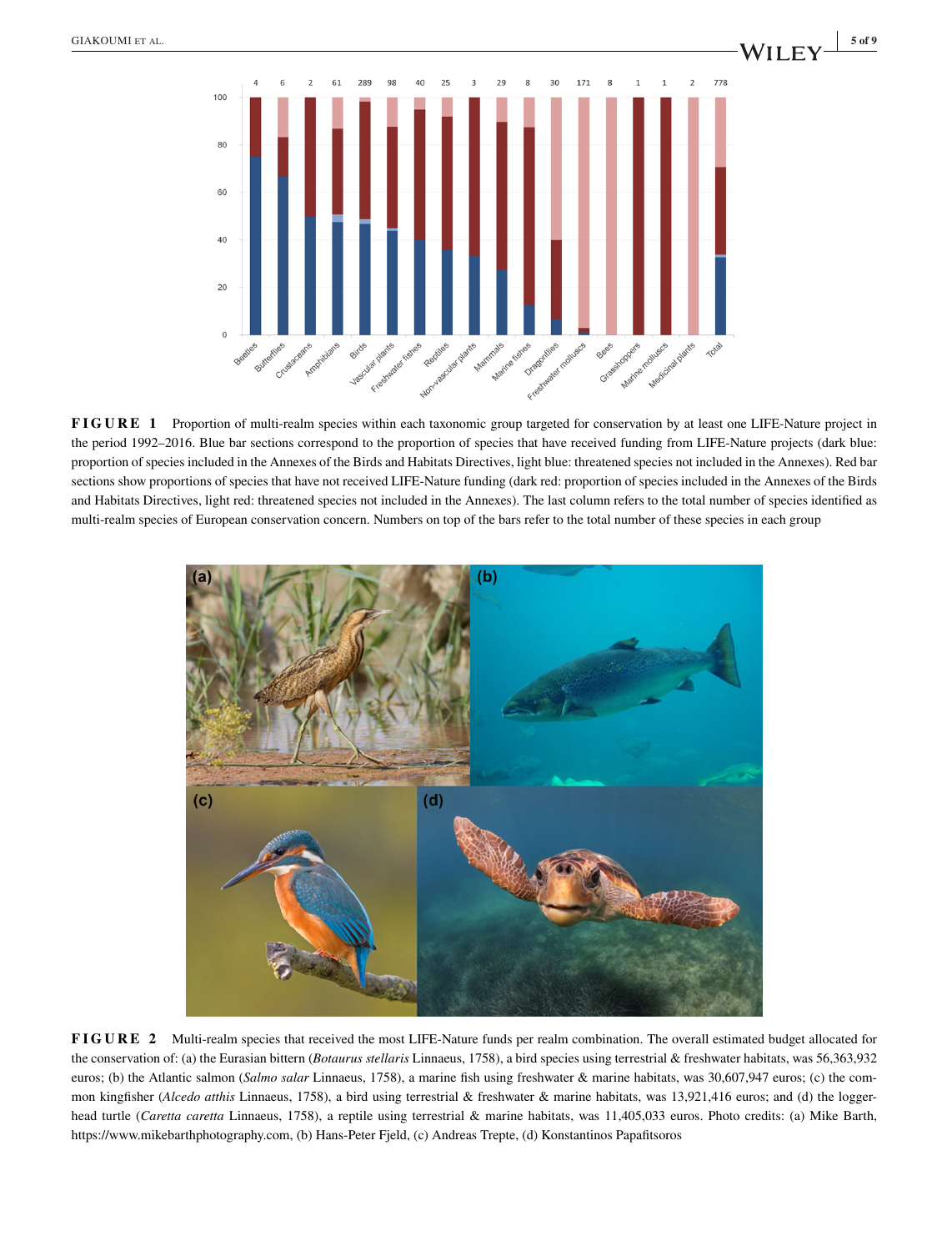

**FIGURE 3** Proportion of (a, c) and average (b, d) LIFE-Nature budget of projects spent for multi-realm species in each IUCN category (a, b) and realm combination (c, d). The projects included in the analyses are those including actions in more than one realm

Species action plans and funds from national sources of member states that could contribute substantially to the conservation of multi-realm species have not been captured here. Yet, species action plans often present taxonomic bias (Sitas, Baillie, & Isaac, 2009), and nationally or locally funded actions often miss coordination at larger spatial scales, even though this is critical for ensuring the persistence of multi-realm species across national borders. The EU provides a platform to coordinate conservation efforts across borders and identifies priorities for conservation at a continental level. To reinforce integrated conservation efforts across Europe we provide the following recommendations.

## **4.1 Policy recognition for the need of integrated conservation across realms**

The EU, as a Party to the Convention of Biological Diversity (CBD), developed a biodiversity strategy to meet its international commitments. The EU 2020 Biodiversity Strategy is directly linked to the Common Agricultural Policy, the Common Fisheries Policy, the Water Framework Directive (2000/60/EC) and the Marine Strategy Framework Directive (MSFD; 2008/56/EC). Yet, in none of these policies are connections of species populations and human activities across realms explicitly considered. To date, most EU policy documents, such as the MSFD, refer to activities and management measures that are confined to a single realm. An exception is the recommendation of the European Parliament and of the Council for integrated coastal zone management (2002/413/EC). In this policy document, the connections among the terrestrial and marine realms are explicitly stated as well as the need for integrated management to ensure the sustainability of coastal ecosystems and their services. Furthermore, with the EU Marine Spatial Planning Directive (2014/89/EU), a framework for marine spatial planning and integrated coastal management was established which considers the interaction between land- and sea-based activities. This is an important step toward integrated conservation but coastal ecosystems are not the only systems that can benefit from integrated management and planning across realms. Adams et al. (2014) highlighted numerous benefits of applying integrated conservation planning and actions across terrestrial and freshwater ecosystems. Therefore, we recommend that policy-makers consider a broader array of ecosystems and their connections when formulating integrated management policies and strategies.

# **4.2 Recurrent revision of conservation funding priorities**

The first target of the EU 2020 Biodiversity Strategy is to fully implement the Habitats and Birds Directives. More specifically it is stated that: "These two Directives are the cornerstones of the EU's biodiversity policy, enabling all 27 EU member states to work together, within the same legal framework, to conserve Europe's most endangered and valuable species and habitats across their entire natural range within the EU." Yet, our findings, in accordance with evidence from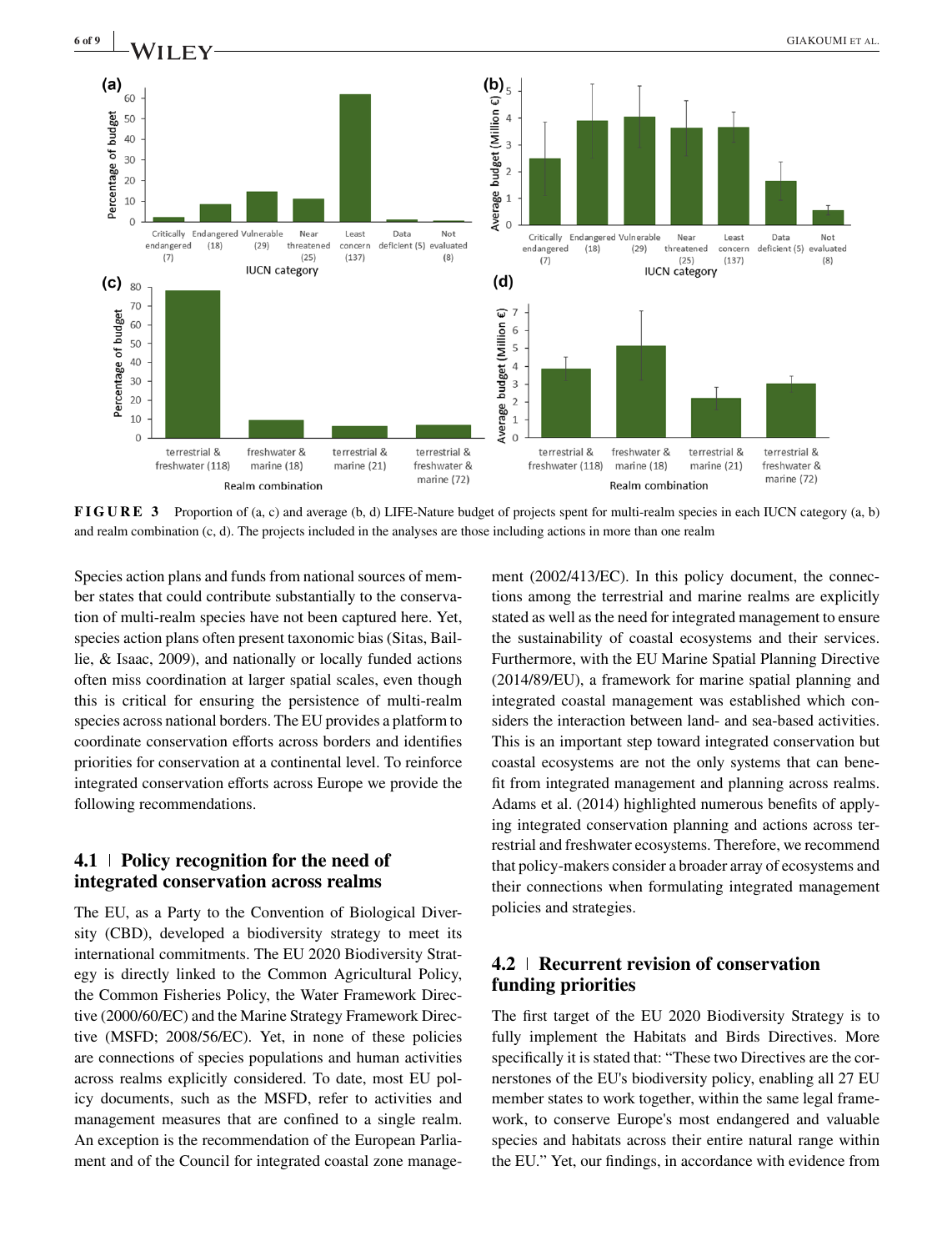

**FIGURE 4** Distribution of LIFE-Nature investment across EU member states. For each member state, average investments were calculated by considering total funds received over the time period the member state was eligible for LIFE projects. Maps show distribution of (a) LIFE-Nature funds, (b) proportion (%) of LIFE-Nature funds for multi-realm species, and (c–f) LIFE-Nature funds per realm combinations (c: Terrestrial & Freshwater, d: Terrestrial & Marine, e: Freshwater & Marine, f: Terrestrial & Freshwater & Marine) across EU member states for the period 1992–2016. Landlocked countries in the realm combinations including a marine component are illustrated in light blue

previous studies (e.g., Hermoso et al., 2017; Jeanmougin, Dehais, & Meinard, 2017; Maiorano et al., 2015), demonstrate that even the full implementation of the two directives would not benefit the most endangered species. The allocation of LIFE-Nature funds has been mainly driven by the Habitats and Birds Directives but most of the species benefitting from these funds are "Least Concern" species. When considering only the species listed in the two directives, we found that funds were not allocated in respect to the species conservation status and the urgency of their conservation needs. Moreover, many threatened species included in the European Red List (as CR, EN, or VU) are missing from the directives' annexes. Therefore, we join the voices of our colleagues and call for an adaptive revision of the conservation priorities set by the two directives and their harmonization with the European Red List. Revisions should be conducted periodically to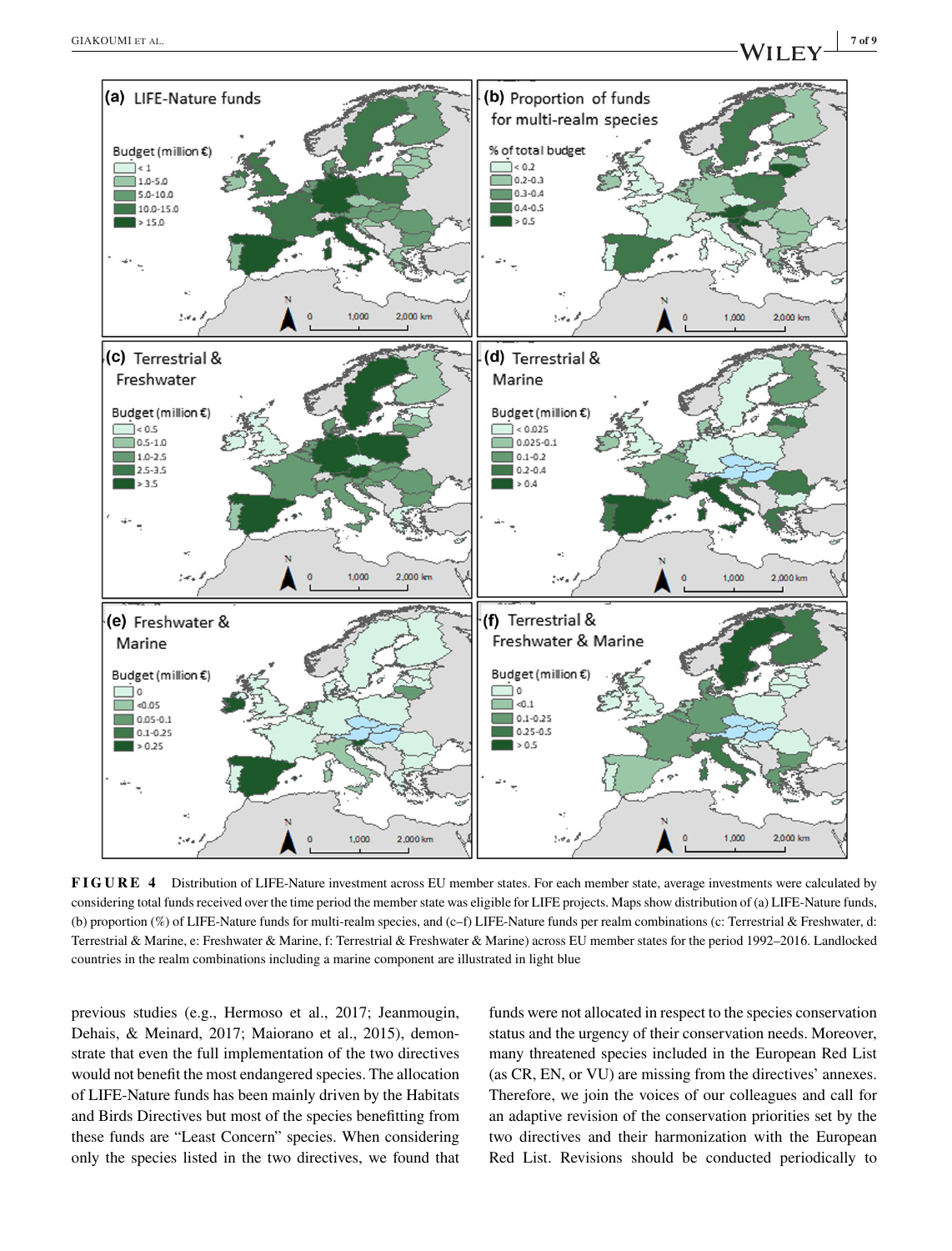capture the effectiveness of the actions financed by LIFE-Nature projects and other conservation funding initiatives (Hochkirch et al., 2013). Effective conservation actions may drive changes of species' status. Moreover, these periodic assessments will allow the increase or decrease of threats to biodiversity to be reflected. These changes should be taken into account when revising conservation priorities and allocating the scarce conservation resources. Funds should be prioritized but not exclusively dedicated to the conservation of threatened species as some non-threatened species play important ecological roles in ecosystem functioning and the provision of ecosystem services.

# **4.3 Implementation of integrated conservation planning and management**

The EU's network of protected areas, Natura 2000, aims to ensure the long-term survival of Europe's most valuable and threatened species and habitats, listed under the Habitats and Birds Directives. Besides the urgent need for the revision of the species listed in the two directives, we suggest that an integrative approach is adopted when designating new Natura 2000 sites across realms. Currently, the vast majority of Natura 2000 sites that include a marine area are either extensions of terrestrial sites into the sea or cross-realm sites whose coverage is highly biased toward land (Mazaris, Almpanidou, Giakoumi, & Katsanevakis, 2017). The selection of these sites has often been driven by terrestrial rather than marine conservation needs (Giakoumi et al., 2012). Similarly, the conservation of freshwater ecosystems has been peripheral to conservation goals developed for terrestrial ecosystems (Hermoso, Abell, Linke, & Boon, 2016). Integrated conservation planning allows to meet conservation needs in multiple realms in a more balanced fashion and explicitly considers the trade-offs among alternative plans (e.g., Álvarez-Romero, Pressey, Ban, & Brodie, 2015). To effectively implement integrated conservation planning, species ranges across realms should be considered. Moreover, adopting crossrealm management actions could benefit the conservation of multi-realm species and even species whose activities are confined to one realm but face threats originating from multiple realms. Our results show that many multi-realm species face common threats, thus, mitigating the impacts of these threats may have positive conservation outcomes for many species simultaneously.

In conclusion, the EU has invested substantial financial resources on conservation projects for species that use multiple realms during their daily or life cycle. However, EU conservation efforts should be reinforced and prioritized to conserve more species that need protection across realms and that are most threatened. To do so, recognition of the need for integrated policies across realms is needed as well as the implementation of integrated conservation planning for multi-realm species.

#### **ACKNOWLEDGMENTS**

This article is based upon work from the COST Action 15121 "Advancing marine conservation in the European and contiguous seas (MarCons)" (Katsanevakis et al., 2017) supported by the European Cooperation in Science and Technology. SBC was supported by Fundação para a Ciência e Tecnologia through a post-doctoral grant (SFRH/BPD/74423/2010).

#### **ORCID**

*Sylvaine Giakoumi* <http://orcid.org/0000-0002-3301-5538> Virgilio Hermoso<sup>b</sup> <http://orcid.org/0000-0003-3205-5033>

#### **REFERENCES**

- Adams, V. M., Álvarez-Romero, J. G., Carwardine, J., Cattarino, L., Hermoso, V., Kennard, M. J., … Stoeckl, N. (2014). Planning across freshwater and terrestrial realms: Cobenefits and tradeoffs between conservation actions. *Conservation Letters*, *7*(5), 425–440.
- Álvarez-Romero, J. G., Adams, V. M., Pressey, R. L., Douglas, M., Dale, A. P., Augé, A. A., … Perdrisat, I. (2015). Integrated cross-realm planning: A decision-makers' perspective. *Biological Conservation*, *191*(Supplement C), 799–808.
- Álvarez-Romero, J. G., Pressey, R. L., Ban, N. C., & Brodie, J. (2015). Advancing land-sea conservation planning: Integrating modelling of catchments, land-use change, and river plumes to prioritise catchment management and protection. *PLOS ONE*, *10*(12), e0145574.
- Álvarez-Romero, J. G., Pressey, R. L., Ban, N. C., Vance-Borland, K., Willer, C., Klein, C. J., & Gaines, S. D. (2011). Integrated land-sea conservation planning: The missing links. *Annual Review of Ecology, Evolution, and Systematics*, *42*(1), 381–409.
- Beger, M., Grantham, H. S., Pressey, R. L., Wilson, K. A., Peterson, E. L., Dorfman, D., … Possingham, H. P. (2010). Conservation planning for connectivity across marine, freshwater, and terrestrial realms. *Biological Conservation*, *143*(3), 565–575.
- Dallimer, M., & Strange, N. (2015). Why socio-political borders and boundaries matter in conservation. *Trends in Ecology & Evolution*, *30*(3), 132–139.
- Dodd, C. K., Jr, & Cade, B. S. (1998). Movement patterns and the conservation of amphibians breeding in small, temporary wetlands. *Conservation Biology*, *12*(2), 331–339.
- EC (2011). Our life insurance, our natural capital: An EU biodiversity strategy to 2020. COM(2011) 244 final (visited October 15, 2017).
- Giakoumi, S., Katsanevakis, S., Vassilopoulou, V., Panayotidis, P., Kavadas, S., Issaris, Y., … Mavrommati, G. (2012). Could European marine conservation policy benefit from systematic conservation planning? *Aquatic Conservation: Marine and Freshwater Ecosystems*, *22*(6), 762–775.
- Hermoso, V., Abell, R., Linke, S., & Boon, P. (2016). The role of protected areas for freshwater biodiversity conservation: Challenges and opportunities in a rapidly changing world. *Aquatic Conservation: Marine and Freshwater Ecosystems*, *26*, 3–11.